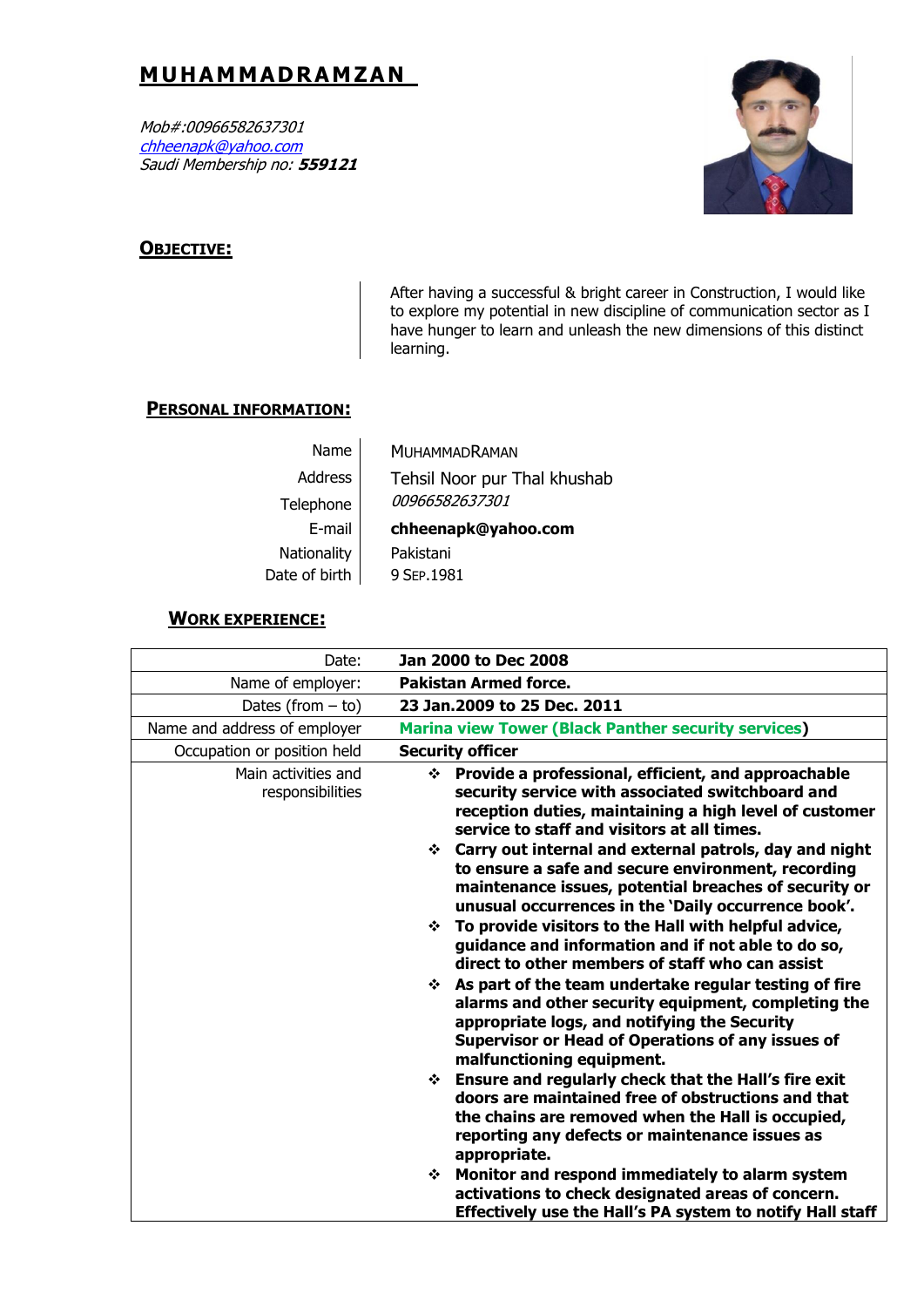|   | and patrons of situations or actions required of them.<br>❖ Ensure that the Hall's CCTV system is professionally,<br>effectively and sensitively monitored in compliance<br>with the Hall's agreed standards.                                              |
|---|------------------------------------------------------------------------------------------------------------------------------------------------------------------------------------------------------------------------------------------------------------|
|   | ❖ Ensure the effective control and maintenance of keys<br>and security equipment including any equipment e.g.<br>radios                                                                                                                                    |
| ❖ | Maintain all security related equipment and working<br>areas to a high standard of cleanliness and safety and<br>ensure all defects are reported. 14. Complete relevant<br>records and log books, in a professional manner<br>providing sufficient detail. |
| ❖ | Undertake any other duties as may reasonably be<br>required by the Security Supervisor, Head of<br><b>Operations, Duty Manager and/or Hall's management.</b>                                                                                               |

| Occupation or position held     | <b>Safety officer</b>                                       |
|---------------------------------|-------------------------------------------------------------|
| Dates (from $-$ to )            | 15 Jan 2012 to march 2019                                   |
| <b>Name address of employer</b> | ALU-NASA ALUMINIUM INDUSTRY L.L.C DUBAI<br>A.               |
| <b>PROJECTS NAME</b>            | <b>ROCCO FORT HOTAL ABU DHABI.</b><br>交易                    |
|                                 | DARMAKY BUILDING IN ADNEC ABU DHABI.<br>❖                   |
|                                 | NATIONAL BANK ABU DHABI IN ADNEC.<br>❖                      |
|                                 | LATIFA TOWER SHAIKH ZHAID ROAD DUBAI.<br>❖                  |
| <b>RESPONSIBILTIES</b>          | <b>CRADLE AND MONORAIL INSTALLATION AND</b><br>❖            |
|                                 | <b>OPERATION.</b>                                           |
|                                 | DAILY CHECK OUT OF LIFTING EQUIPMENT AND<br>❖               |
|                                 | <b>OPERATION.</b>                                           |
|                                 | ELECTRIC AND HOIST WINCH INSTALLATION AND<br>❖              |
|                                 | <b>OPERATION.</b>                                           |
|                                 | <b>ELECTRIC CHAINBLOCK INSTALLATION AND</b><br>❖            |
|                                 | <b>OPERATION.</b>                                           |
|                                 | <b>PANEL GLASS INSTALATION AND UCW GLASS</b><br>❖           |
|                                 | <b>INSTALATION.</b>                                         |
| <b>Name address of employer</b> | <b>RUK construction company Saudi Arabia (Al-Ahsa)</b><br>÷ |
| <b>Position</b>                 | <b>HSE officer</b><br>÷                                     |
| Date (from _ to)                | 5 Dec 2019 to till date.<br>❖                               |

## **PROJECTS:**

- **LITIFA TOWER DUBAI(42 FLOOR).(AL-RUSTAMANI L.L.C.)**
- **CAPITAL TOWER ABU DHABI (23 FLOOR).( DUBAI CONTRACTING COMPANY DUBAI)**
- **NATIONAL BANK ABU DHABI (18 FLOOR).( DHABI CONTRACTING L.L.C)**
- **HILTON HOTEL Abu Dhabi(18 FLOOR) ( DHABI CONTRACTING L.L.C)**
- **OPUS TOWER DUBAI (28 FLOOR).(BROOK FIELD MULTIPLEX L.L.C)**

## **RESPONSIBILTIES:**

- **Participate in the development and implementation of project-wide safety programs such as Working at heights safety, Confined space entry, Fire protection, Heat stress, OSHA construction safety compliance program.**
- **Monitoring of safety performances emergency procedure and work permits**
- **Inspect worksite daily to report and correct unsafe methods and conditions.**
- **Analyze accident and incident reports for trends.**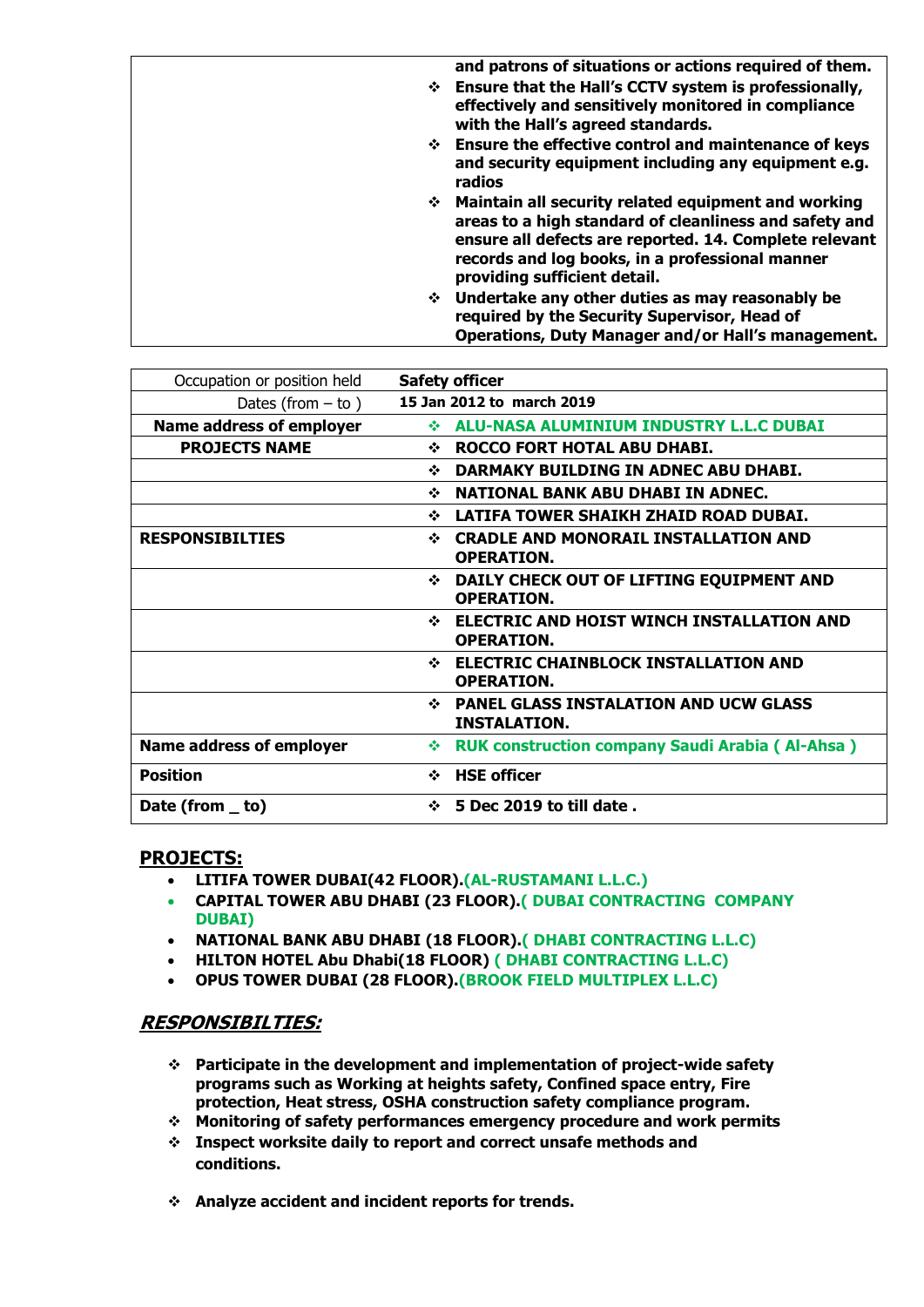- **Monthly inspection of plant equipment, ensure that all equipment is safe, is guarded and equipped safety devices and has been pass to all necessary test.**
- **Lead and guide the work of subcontractor safety representatives.**
- **Lead the Weekly Health and Safety meeting with the Subcontractor safety manager to highlights site safety issues which requires immediate attention**

 **Ensuring all the unsafe areas are posted with danger signs and sealed with Caution tape. Maintaining good housekeeping**

- **Reviewing and commenting on sub-contractor HSE plans, Method Statements and Risk Assessments.**
- **Carried out safety tests and recorded results on mechanical equipment and systems and recommending improvements**
- **Hazard identification and Control measures**
- **Conducting accident investigation and making report**
- **Preparing safe working environment**
- **Make employees able to understand the safety signs and color code to eliminate the hazard**
- **Responsible for overall safety of the site and assuring efficient, reliable and effective measures are put in place.**
- **Co-ordinate and monitor the "permit to work" system**
- **Safety induction for new comers**
- **Conducting Emergency Rescue Drill ,Fire search and rescue and confine space rescue drill in shafts and tunnels in accordance project EMP in compliance Civil Defense requirements**
- **Conducting regular inspection in Micro Tunneling to ensure safe work procedure are compiled and safety devices and emergency rescue items are in operable condition**
- **Regular monitoring of site to ensure traffic management are compiled and if any deviations to be corrected**

# **Professional training/Certificate:**

- **Permit to work System:**
- **Heat Stress:**
- **Basics of Risk assessment and risk management:**
- **Basic welding defects and inspection methods:**
- **Confined space Training:**
- **Working at height training**
- **Hot Work Training**
- **First Aid**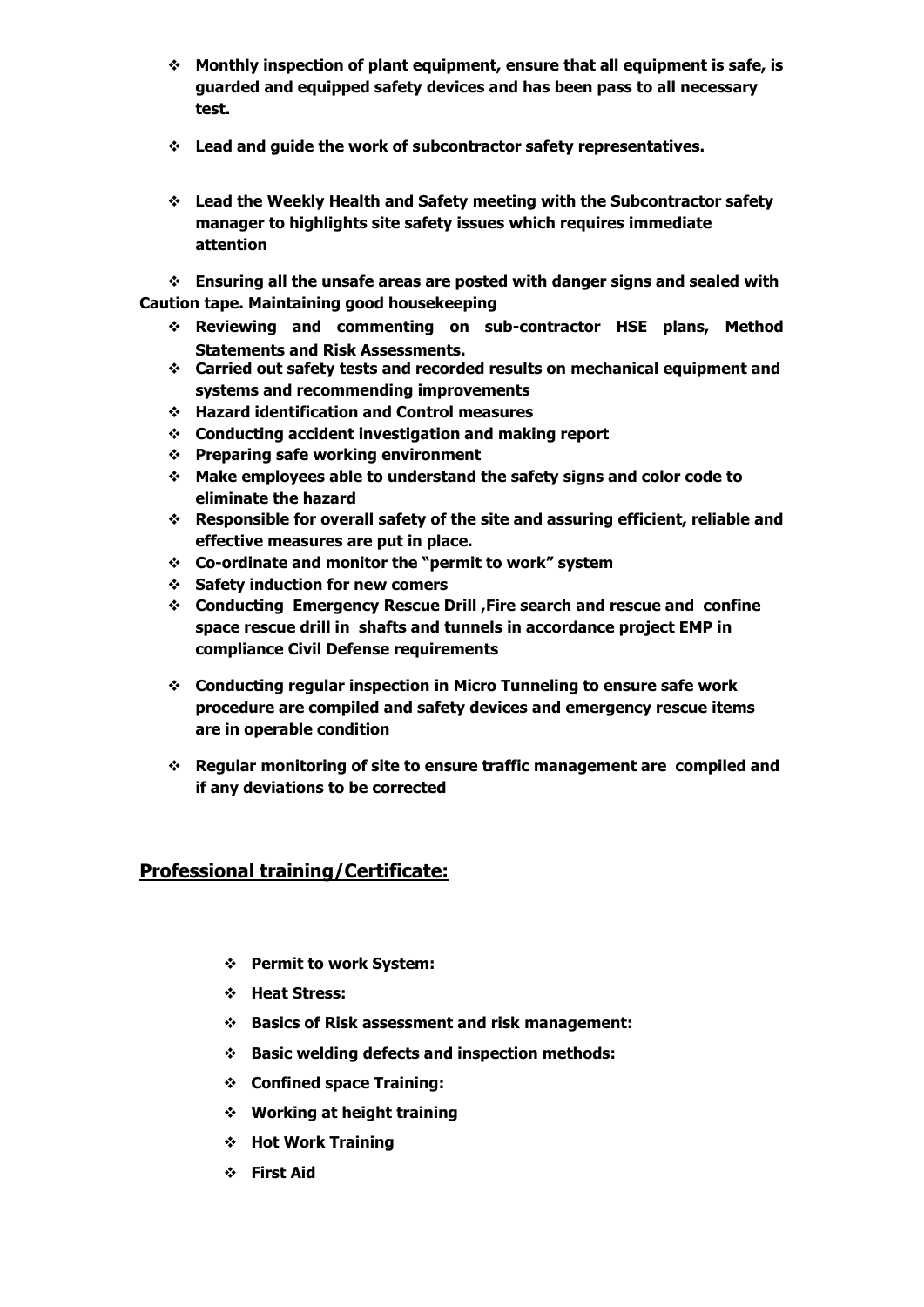## **SCHOLASTICS & CERTIFICATIONS**

Grade **A**

Year **1997** Name of institution **MATRIC CERTIFICATE.** 

YEAR **2004** NAME OF INSTITUTION AWARD DIVISION/GRADE **A**

**Pakistan Fire fighting course**

NAME OF INSTITUTION AWARD DIVISION / GRADE **A**

YEAR **2010 TEAM SAFETY CONSULTANTS DUBAI. OSHA** (OCCUPATIONAL SAFETY AND HEALTH ADMINISTRATION.)

## **2010**

**2010**

**2010**

**2013**

**A**

**A**

**A**

YEAR NAME OF INSTITUTION AWARD DIVISION/GRADE

**TEAM SAFETY CONSULTANTS DUBAI First Aid international course.**

**TEAM SAFETY CONSULTANTS DUBAI.**

**TEAM SAFETY CONSULTANT DUBAI.**

**SCAFFOLDING SUPERVISOR.**

**LIFTING SUPERVISOR.**

Year Name of institution AWARD DIVION/GRADE

YEAR NAME OF SNSTITIUTION AWARD DIVION/GRADE

YEARS NAME OF INSTITUTION

> AWARD DIVION/GRADE

YEAR NAME OF INSTITUTION AWARD DIVISON/GRADE

**Driving license** 

**MIIM** (MODERN INSTITUTE INFORMATICS & MANAGEMENT ISLAMABAD PAKISTAN.) **HEALTH SAFETY &ENVIRNMENT ENGINEERING HSE(E).2YEARS. B 2014 BETALINK INSTRUMENATION & CAL. SERVICES L.L.C. CRADLE INSPECTOR.**

**Valid UAE driving & Saudi Arabia & Pakistani driving license.**